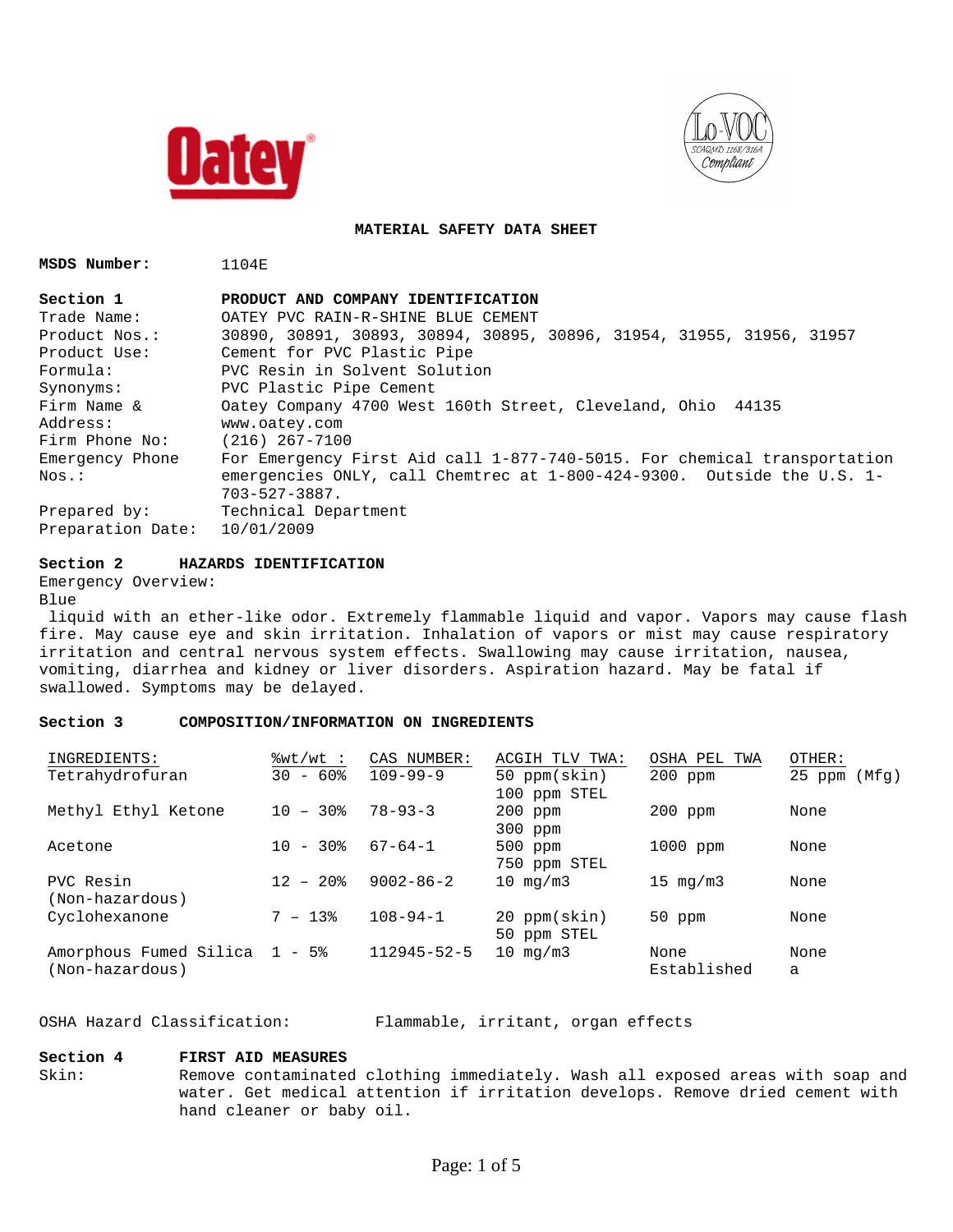- Eyes: If material gets into eyes or if fumes cause irritation, immediately flush eyes with plenty of water until chemical is removed. If irritation persists, get medical attention immediately.
- Inhalation: If symptoms of exposure develop, remove to fresh air. If breathing becomes difficult, administer oxygen. Administer artificial respiration if breathing has stopped. Seek immediate medical attention.
- Ingestion: **DO NOT INDUCE VOMITING.** Rinse mouth with water. Never give anything by mouth to a person who is unconscious or drowsy. Get immediate medical attention by calling a Poison Control Center, or hospital emergency room. If medical advice cannot be obtained, then take the person and product to the nearest medical emergency treatment center or hospital.

#### **Section 5 FIRE FIGHTING MEASURES**

Flashpoint / Method: 14 - 23 Degrees F. (-10 to -5 Degrees C) / CCCFP Flammability: LEL = 1.8 % Volume, UEL = 11.8 % Volume Extinguishing Use dry chemical, CO2, or foam to extinguish fire. Cool fire exposed container Media: with water. Water may be ineffective as an extinguishing agent. Special Fire Firefighters should wear positive pressure self-contained breathing apparatus Fighting Procedure: and full protective clothing for fires in areas where chemicals are used or stored Unusual Fire Extremely flammable liquid. Keep away from heat and all sources of ignition And Explosion including sparks, flames, lighted cigarettes and pilot lights. Containers may Hazards: rupture or explode in the heat of a fire. Vapors are heavier than air and may travel to a remote ignition source and flash back. This product contains tetrahydrofuran that may form explosive organic peroxide when exposed to air or light or with age. Hazardous Decomposition carbon dioxide and hydrogen chloride. Combustion will produce toxic and irritating vapors including carbon monoxide,

#### **Section 6 ACCIDENTAL RELEASE MEASURES**

Products:

Spill or Leak Remove all sources of ignition and ventilate area. Stop leak if it can be done Procedures: without risk. Personnel cleaning up the spill should wear appropriate personal protective equipment, including respirators if vapor concentrations are high. Soak up spill with an inert absorbent such as sand, earth or other noncombusting material. Put absorbent material in covered, labeled metal containers. Prevent liquid from entering watercourses, sewers and natural waterways. Report releases to authorities as required. See Section 13 for disposal information.

#### **Section 7 HANDLING AND STORAGE**

Handling: Avoid contact with eyes, skin and clothing. Avoid breathing vapors or mists. Use with adequate ventilation (equivalent to outdoors). Wash thoroughly after handling. Do not eat, drink or smoke in the work area. Keep product away from heat, sparks, flames and all other sources of ignition. No smoking in storage or use areas. Keep containers closed when not in use.

Storage: Store in a cool, dry, well-ventilated area away from incompatible materials. Keep containers closed when not in use.

Other: "Empty" containers retain product residue and can be hazardous. Follow all MSDS precautions in handling empty containers. Do not cut or weld on or near empty or full containers.

## **Section 8 EXPOSURE CONTROLS/PERSONAL PROTECTION**

Ventilation: Open doors & windows. Provide ventilation capable of maintaining emissions at the point of use below recommended exposure limits. If used in enclosed area, use exhaust fans. Exhaust fans should be explosion-proof or set up in a way that flammable concentrations of solvent vapors are not exposed to electrical fixtures or hot surfaces.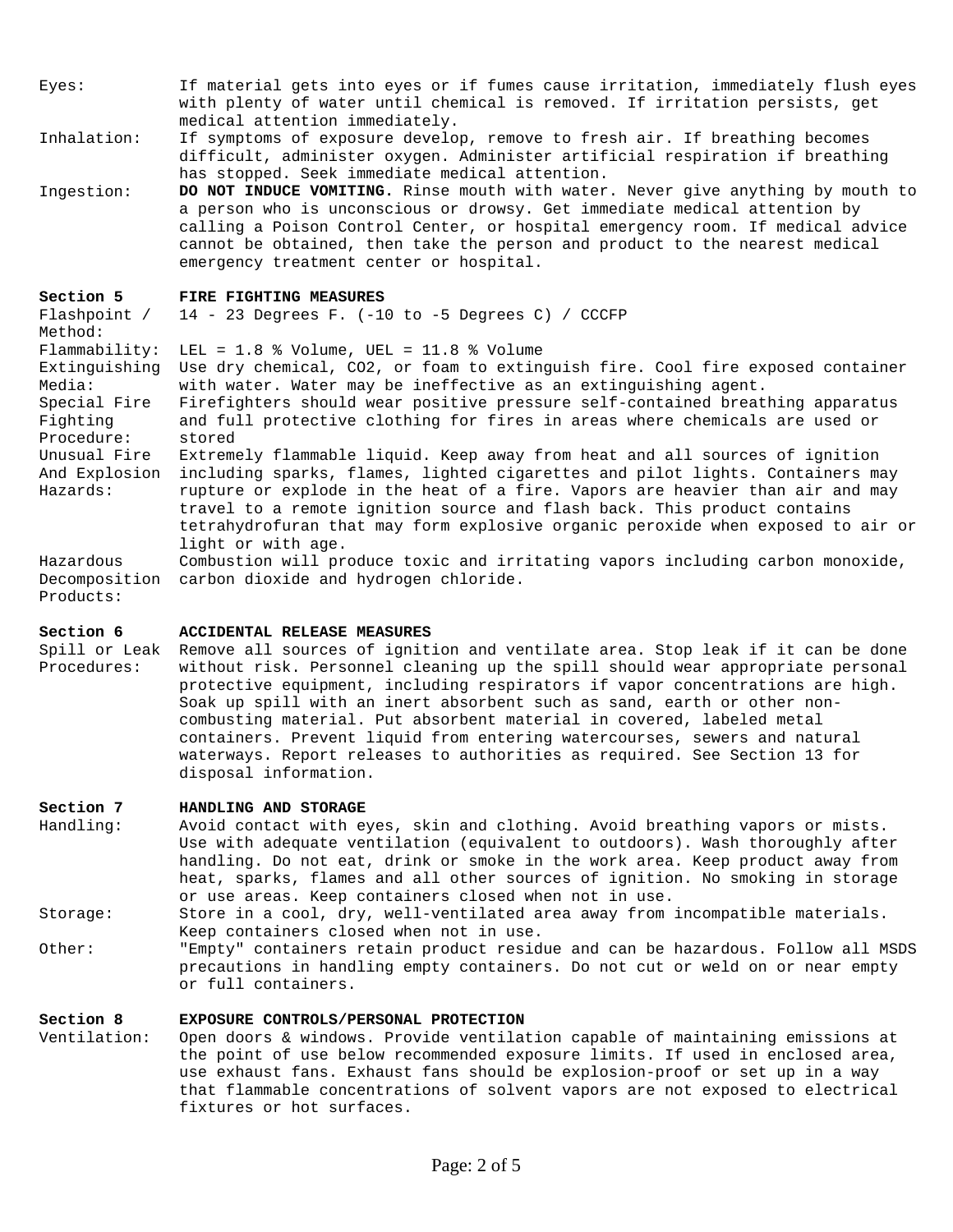Respiratory Protection: For operations where the exposure limit may be exceeded, a NIOSH approved organic vapor respirator or supplied air respirator is recommended. Equipment selection depends on contaminant type and concentration, select in accordance with 29 CFR 1910.134 and good industrial hygiene practice. For firefighting, use self-contained breathing apparatus. Skin Protection: chemical resistant gloves may be required such as 4H(tm) or Silver Shield(tm) Rubber gloves are suitable for normal use of the product. For long exposures to avoid prolonged skin contact. Eye Protection: Safety glasses with side shields or safety goggles.

#### **Section 9 PHYSICAL AND CHEMICAL PROPERTIES**

| Boiling Point:       | 151 Degrees F / 66 Degrees C   |
|----------------------|--------------------------------|
| Melting Point:       | Not applicable                 |
| Vapor Pressure:      | 145 mmHq @ 20 Degrees C        |
| Vapor Density:       | $(Air = 1) 2.5$                |
| Volatile Components: | $80 - 84$                      |
| Solubility In Water: | Negligible                     |
| pH:                  | Not applicable                 |
| Specific Gravity:    | $0.94$ +/- 0.02 @ 20 Degrees C |
| Evaporation Rate:    | $(BUAC = 1) = 5.5 - 8.0$       |
| Appearance:          | Blue Liquid                    |
| Odor:                | Ether-Like                     |
| Will Dissolve In:    | Tetrahydrofuran                |
| Material Is:         | Liquid                         |

## **Section 10 STABILITY AND REACTIVITY**

| Stability:       | Stable.                                                                 |
|------------------|-------------------------------------------------------------------------|
| Conditions To    | Avoid heat, sparks, flames and other sources of ignition.               |
| Avoid:           |                                                                         |
| Hazardous        | Combustion will produce toxic and irritating vapors including carbon    |
| Decomposition    | monoxide, carbon dioxide and hydrogen chloride.                         |
| Products:        |                                                                         |
| Incompatibility/ | Oxidizing agents, alkalis, amines, ammonia, acids, chlorine compounds,  |
| Materials To     | chlorinated inorganics (potassium, calcium and sodium hypochlorite) and |
| Avoid:           | hydrogen peroxides. May attack plastic, resins and rubber.              |
| Hazardous        | Will not occur.                                                         |
| Polymerization:  |                                                                         |

| Section 11     | TOXICOLOGICAL INFORMATION                                                    |
|----------------|------------------------------------------------------------------------------|
| Inhalation:    | Vapors or mists may cause mucous membrane and respiratory irritation,        |
|                | coughing, headache, dizziness, dullness, nausea, shortness of breath and     |
|                | vomiting. High concentrations may cause central nervous system depression,   |
|                | narcosis and unconsciousness. May cause kidney, liver and lung damage.       |
| Skin:          | May cause irritation with redness, itching and pain. Methyl ethyl ketone and |
|                | cyclohexanone may be absorbed through the skin causing effects similar to    |
|                | those listed under inhalation.                                               |
| Eye:           | Vapors may cause irritation. Direct contact may cause irritation with        |
|                | redness, stinging and tearing of the eyes. May cause eye damage.             |
| Ingestion:     | Swallowing may cause abdominal pain, nausea, vomiting and diarrhea.          |
|                | Aspiration during swallowing or vomiting can cause chemical pneumonia and    |
|                | lung damage. May cause kidney and liver damage.                              |
| Chronic        | Prolonged or repeated overexposure cause dermatitis and damage to the        |
| Toxicity:      | kidney, liver, lungs and central nervous system.                             |
| Toxicity Data: | Oral rat LD50: 5,800 mg/kg<br>Acetone:                                       |
|                | Inhalation rat LC50: 50,100 mg/m3/8 hours                                    |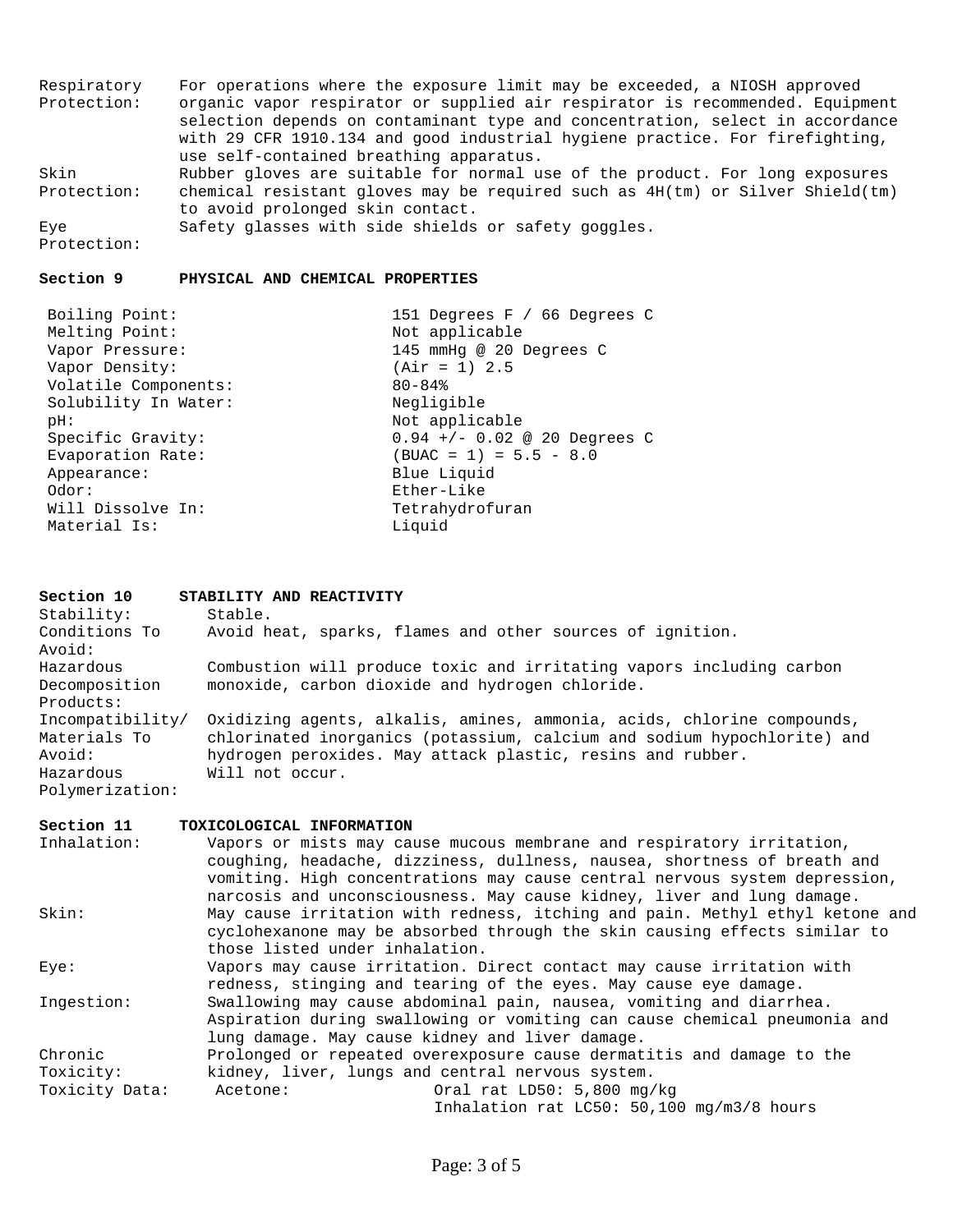|                  | Cyclohexanone:                                                                                                                                                                                                                                                                                                                                                                                                                                                                                                                                                                                                                                                                             | Oral rat LD50: 1,620 mg/kg<br>Inhalation rat LC50: 8,000 ppm/4 hours<br>Skin rabbit LD50: 1 mL/kg                                                      |  |
|------------------|--------------------------------------------------------------------------------------------------------------------------------------------------------------------------------------------------------------------------------------------------------------------------------------------------------------------------------------------------------------------------------------------------------------------------------------------------------------------------------------------------------------------------------------------------------------------------------------------------------------------------------------------------------------------------------------------|--------------------------------------------------------------------------------------------------------------------------------------------------------|--|
|                  | Tetrahydrofuran:                                                                                                                                                                                                                                                                                                                                                                                                                                                                                                                                                                                                                                                                           | Oral rat $LD50: 1,650$ mg/kg<br>Inhalation rat LC50: 21,000 ppm/3 hours                                                                                |  |
|                  | Methyl Ethyl Ketone:                                                                                                                                                                                                                                                                                                                                                                                                                                                                                                                                                                                                                                                                       | Oral rat LD50: 2,737 mg/kg<br>Inhalation rat LC50: 23,500 mg/m3/8 hours<br>Skin rabbit LD50: 6,480 mg/kg                                               |  |
| Sensitization:   |                                                                                                                                                                                                                                                                                                                                                                                                                                                                                                                                                                                                                                                                                            | None of the components are known to cause sensitization.                                                                                               |  |
| Carcinogenicity: | None of the components are listed as a carcinogen or suspect carcinogen by<br>NTP, IARC or OSHA. The National Toxicology Program has reported that<br>exposure of mice and rats to tetrahydrofuran (THF) vapor levels up to 1800<br>ppm 6 hr/day, 5 days/week for their lifetime caused an increased incidence<br>of kidney tumors in male rats and liver tumors in female mice. The<br>significance of these findings for human health is unclear at this time, and<br>may be related to "species specific" effects. Elevated incidences of tumors<br>in humans have not been reported for THF. ACGIH has classified<br>cyclohexanone (CYH) and tetrahydrofuran as "A3," Confirmed Animal |                                                                                                                                                        |  |
| Mutagenicity:    | Carcinogens with Unknown Relevance to Humans.<br>mutagenic.                                                                                                                                                                                                                                                                                                                                                                                                                                                                                                                                                                                                                                | Cyclohexanone has been positive in bacterial and mammalian assays. Acetone,<br>methyl ethyl ketone and tetrahydrofuran are generally thought not to be |  |
| Reproductive     |                                                                                                                                                                                                                                                                                                                                                                                                                                                                                                                                                                                                                                                                                            | Methyl ethyl ketone and cyclohexanone have been shown to cause embryofetal                                                                             |  |
| Toxicity:        |                                                                                                                                                                                                                                                                                                                                                                                                                                                                                                                                                                                                                                                                                            | toxicity and birth defects in laboratory animals. Acetone and                                                                                          |  |
|                  |                                                                                                                                                                                                                                                                                                                                                                                                                                                                                                                                                                                                                                                                                            | tetrahydrofuran has been found to cause adverse developmental effects only<br>when exposure levels cause other toxic effects to the mother.            |  |
| Medical          |                                                                                                                                                                                                                                                                                                                                                                                                                                                                                                                                                                                                                                                                                            | Persons with pre-existing skin, lung, kidney or liver disorders may be at                                                                              |  |
| Conditions       | increased risk from exposure to this product.                                                                                                                                                                                                                                                                                                                                                                                                                                                                                                                                                                                                                                              |                                                                                                                                                        |  |
| Aggravated By    |                                                                                                                                                                                                                                                                                                                                                                                                                                                                                                                                                                                                                                                                                            |                                                                                                                                                        |  |
| Exposure:        |                                                                                                                                                                                                                                                                                                                                                                                                                                                                                                                                                                                                                                                                                            |                                                                                                                                                        |  |
| Section 12       | ECOLOGICAL INFORMATION                                                                                                                                                                                                                                                                                                                                                                                                                                                                                                                                                                                                                                                                     |                                                                                                                                                        |  |
|                  |                                                                                                                                                                                                                                                                                                                                                                                                                                                                                                                                                                                                                                                                                            | This product is not expected to be toxic to aquatic organisms.                                                                                         |  |
|                  |                                                                                                                                                                                                                                                                                                                                                                                                                                                                                                                                                                                                                                                                                            | Cyclohexanone: 96 hour LC50 values for fish is over 100 mg/l.                                                                                          |  |
|                  | Tetrahydrofuran: 96 hour LC50 fathead minnow: 2160 mg/L.                                                                                                                                                                                                                                                                                                                                                                                                                                                                                                                                                                                                                                   |                                                                                                                                                        |  |

Acetone: 96 hour LC50 for fish is greater than 100 mg/L. Methyl Ethyl Ketone: 96 hour LC50 for fish is greater than 100 mg/L. VOC Information: This product emits VOC's (volatile organic compounds) in its use. Make sure that use of this product complies with local VOC emission regulations, where they exist. VOC Level: Maximum 510 g/L per SCAQMD Test Method 316A.

# **Section 13 DISPOSAL CONSIDERATIONS**

Waste Disposal: Dispose in accordance with current local, state and federal regulations. RCRA Hazardous Waste U002, U057, U159, U213 Number: EPA Hazardous Waste ID Number: D001, D035, F003, F0005 EPA Hazard Waste Number: Ignitable Waste. Toxic Waste (Methyl Ethyl Ketone content)

# **Section 14 TRANSPORT INFORMATION**

| DOT                   | Less than $1$ Liter $(0.3)$ | Greater than 1 Liter (0.3) |
|-----------------------|-----------------------------|----------------------------|
|                       | gal)                        | gal)                       |
| UN/NA Number:         | None                        | UN1133                     |
| Proper Shipping Name: | Consumer Commodity          | Adhesives                  |